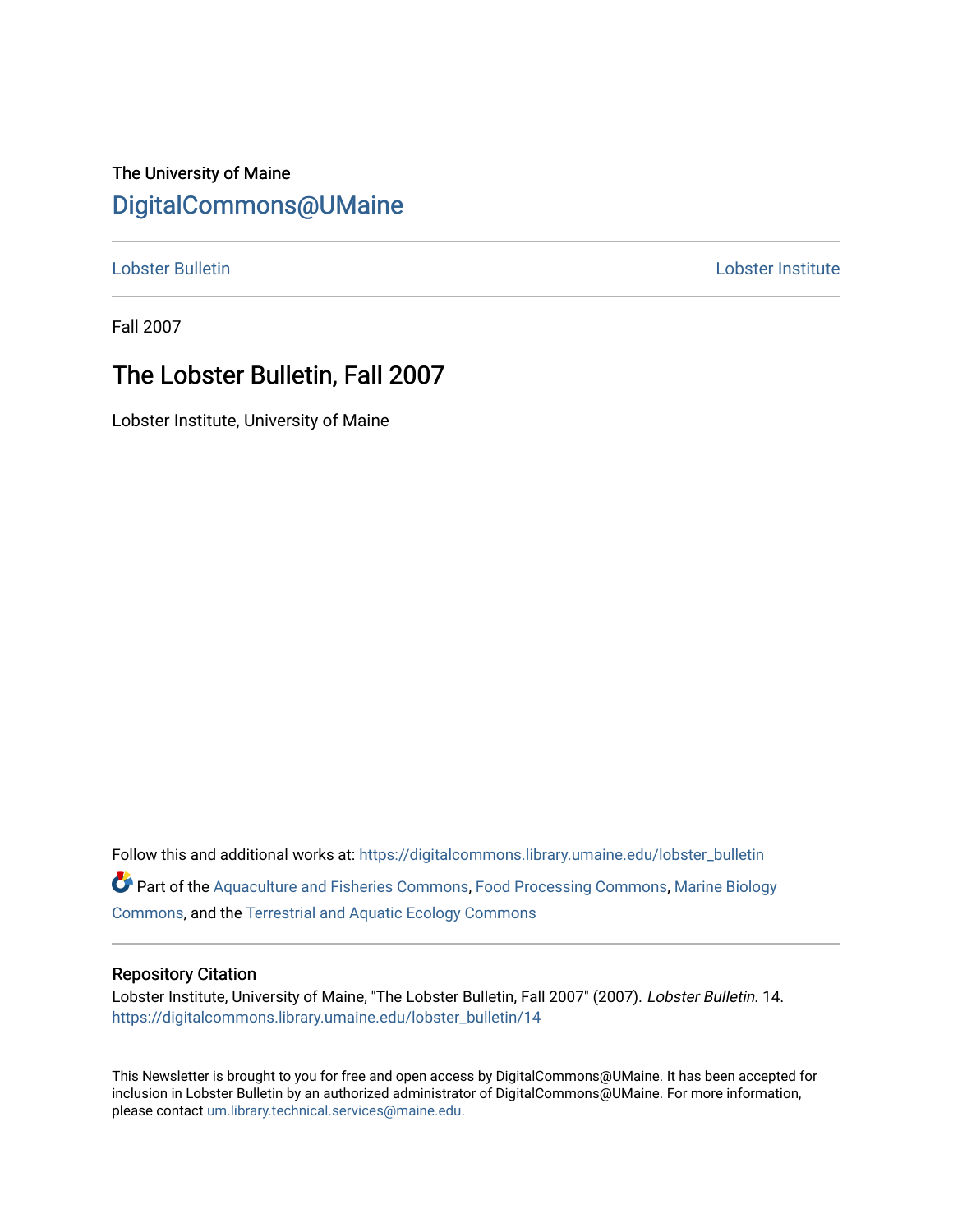

## **Fall 2007**

*"News, research updates, and information on lobsters and the lobster industry."*

#### **Published by the Lobster Institute**

**"Protecting and conserving the lobster resource, and enhancing lobstering as an industry…and a way of life."** 

## **Lobster Institute Honors Long-Time Volunteers at its 20th Anniversary Celebration**

The Lobster Institute celebrated its  $20<sup>th</sup>$  anniversary with a lobster & wine tasting event held at the University of Maine on November 3. Despite high winds and rain from Hurricane Noel, it was an elegant evening with over 100 people in attendance. The five founders of the Lobster Institute were honored during a special program highlighting the history of the Institute. Ed Blackmore (first chairman of the Institute), Bob Brown, David Dow, Herb Hodgkins (current and only vice chairman of the Institute), and Joe Vachon were recognized for their foresight in conceiving of the Lobster Institute and convincing the University of Maine that it was the right thing to do. Formation of the Lobster Institute was officially authorized by the University of Maine Board

**--cont. on page 2** 

### **Lobster Institute Unveils New Logo**



As part of its  $20<sup>th</sup>$  Anniversary Celebration, the Lobster Institute unveiled a modernized logo. It is an updated version of the original

vw.lobsterinstitute.org logo used during the Institute's first 20 years. Lobster Institute founders Ed Blackmore, Bob Brown and Herb Hodgkins were the first to receive ball caps sporting the new logo, which were presented to them during the Institute's Anniversary Celebration. (Founders, David Dow and Joe Vachon were unable to attend the ceremony, but will also be receiving hats with the new logo.) Carol Nichols, Senior Designer with the University of Maine's office of University Relations, designed the new logo, together with Cathy Billings, Associate Director of the Lobster Institute.

**A collage of photos from the Lobster Institute's 20th Anniversary Celebration can be viewed on the Institute's Web site at www.lobsterinstitute.org** 

*A continuing "did you know" series featuring historical highlights of Lobster Institute research and accomplishments.* 



#### **Twenty Years of Service**

 Did you know that the Lobster Institute was formed by people in the lobster industry – and it is still industry driven today? The Institute's "Founding Five" were honored at its 20<sup>th</sup> Anniversary Celebration (see related articles this page).

 Founders Bob Brown, then with the Maine Import/Export Lobster Dealers (l); Ed Blackmore, then chairman of the Maine Lobstermen's Association (c); and Herb Hodgkins, with the Maine Lobster



 Pound Association (r) were in attendance and are pictured at right. Absent were Dr. David Dow (Maine Sea Grant) and Joe Vachon (Maine Lobstermen's Association.<sup>38</sup>

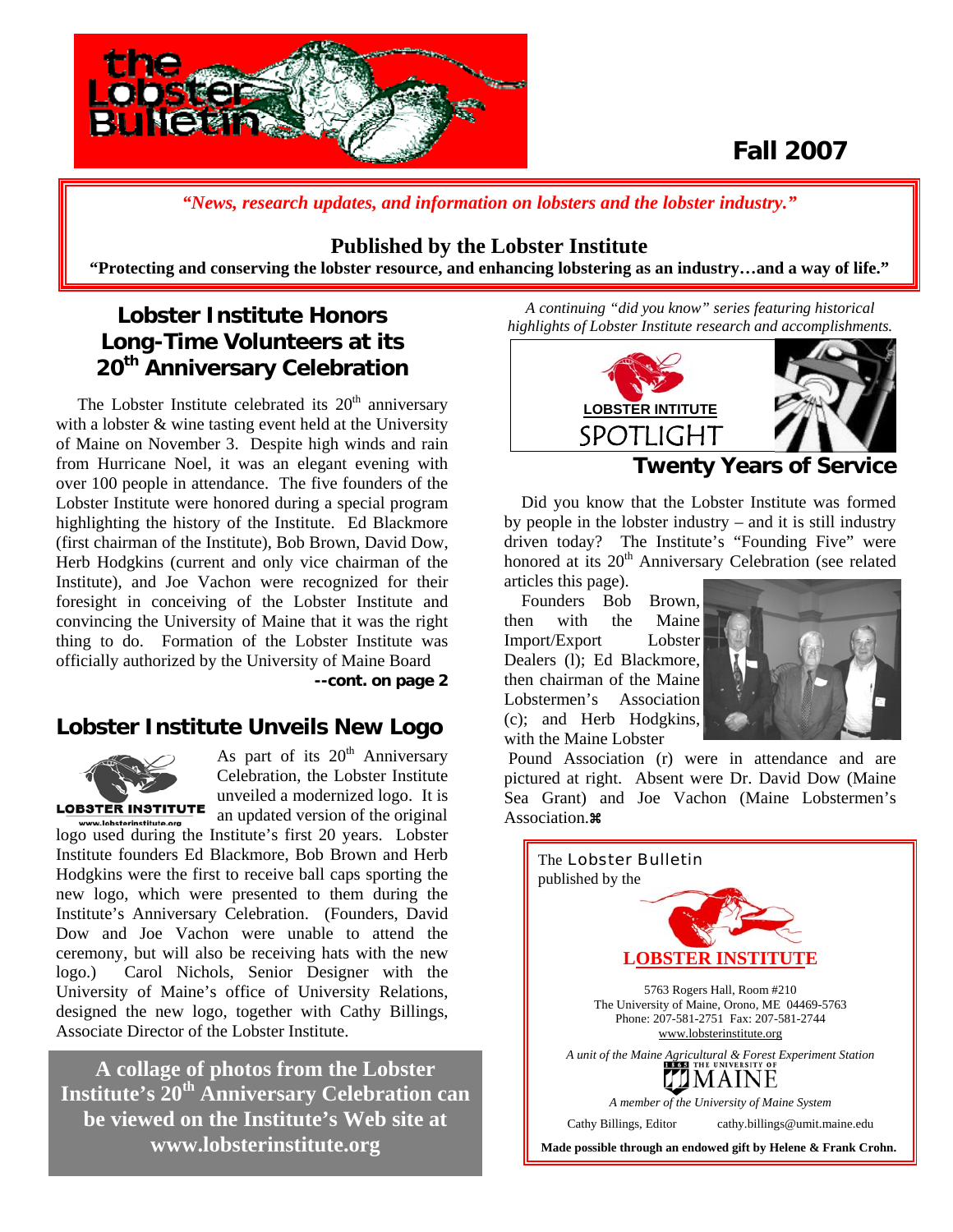#### **Lobster Institute Honors Volunteers --cont. from page 1**

of Trustees on July 20, 1987, with an initial charge to "conduct research and provide information to protect, conserve, and enhance the Maine lobster resource and its environment in order to ensure the continuance of a viable lobster industry that will benefit Maine people." According to Bill Adler, current Lobster Institute chairman and host of the evening, "Each of the founding five volunteered their service as members of the Lobster Institute's Board of Advisors. Starting with a small nucleus of members from Maine, the Lobster Institute's Board and its overall mission very quickly grew to involve all regions of what I like to call 'lobster nation'. We now have representation from Long Island Sound to Newfoundland."

 Three new awards were also introduced during the program. Kurt Martin from South Orleans, Massachusetts received the inaugural Future Leaders Scholarship, designed to help the various lobster organizations the Institute partners with cultivate young members from their associations interested in gaining the knowledge needed to help them become involved and informed future leaders. Martin will receive a \$250 scholarship, sponsored by Darden Restaurants, to help him defray the cost of attending a lobster-related seminar, conference or workshop; or recoup lost income from time taken away from fishing as a result of attendance. He was nominated by the Massachusetts Lobstermen's Association.

 The Lobster Institute also introduced its Industry Partner Award, presented in appreciation of outstanding Lobster Institute volunteers or supporters from within the lobster industry, who have greatly contributed to advancing the Institute's mission of protecting, conserving, and enhancing the lobster resource and lobstering as an industry. The award was presented to Herb Hodgkins, in recognition of his devotion of countless hours and immense energy as a volunteer, including 20 years of consecutive service as vice chair of the Lobster Institute's Board of Advisors.



*Bill Adler, recipient of the first Edward A. Blackmore Leadership Award.* 

 A highlight of the celebration was the presentation of a new award given in recognition of an outstanding record of leadership and service to the Lobster Institute. According to Institute Executive Director, Dr. Bob Bayer, "When we conceived of this award, we didn't have to think very long about a name for it. As a special tribute to a true leader in the lobster industry, one of our founding five, and the Lobster Institute's

first Chairman, we decided to call this our Edward A. Blackmore Leadership Award." Blackmore was called upon to help present the award to its premier recipient, Bill Adler, Chairman of the Lobster Institute for the past 10 years. In presenting Adler with the award, Bayer described him as "a person who exemplifies the word 'leader'".

 Also recognized during the program were those members of the Institute's Board of Advisors who have given 20 years of consecutive service – volunteering from day-one and still serving today. They are: Bill Anderson, Bob Bayer, Herb Hodgkins, and Jack Merrill.

 The Institute thanked the five different Friends of the Lobster Institute from the restaurant and specialty foods industry who provided their recipes for the lobster tasting. Signature Recipe Providers included Bayley's Lobster Pound, Cheryl Wixson's Kitchen, DiMillo's Floating Restaurant, Hancock Gourmet Lobster, and University of Maine Catering Services. Appropriate wine pairings were provided by Wicked Wine Distributors. Thanks also were extended to the sponsors of the celebration: DiMillo's Floating Restaurant, Hancock Gourmet Lobster, National Fisheries Institute, New England Health Search, Thomas & Sally Savage, The University of Maine Alumni Association, and the University of Maine Foundation. Special thanks went to the Institute's valued industry partners and primary event sponsors: Blue Seal Feeds, Inc. – represented at the event by Mark Grassbaugh; and East Coast Seafood & Paturel International, represented by Michael Tourkistas. **36** 

#### **Maine DMR Announces Online Licensing Services**

The Maine Department of Marine Resources (DMR), partnering with InforME, recently announced the merge and re-design of their online license renewal services. The new Web site was launched in early November, and can be found at www.maine.gov/online/marinelicensing. This online renewal service is available 24 hours a day, 7 days a week and will allow users to renew both lobster/crab licenses and other marine licenses in the same transaction. A full list of marine licenses that can be renewed using this service is available on the site.  $\mathcal{R}$ 



Check out the Lobster Institute website at [www.lobsterinstitute.org](http://www.lobsterinstitute.org/), providing the definitive site for lobster information …… with nearly 200 links.

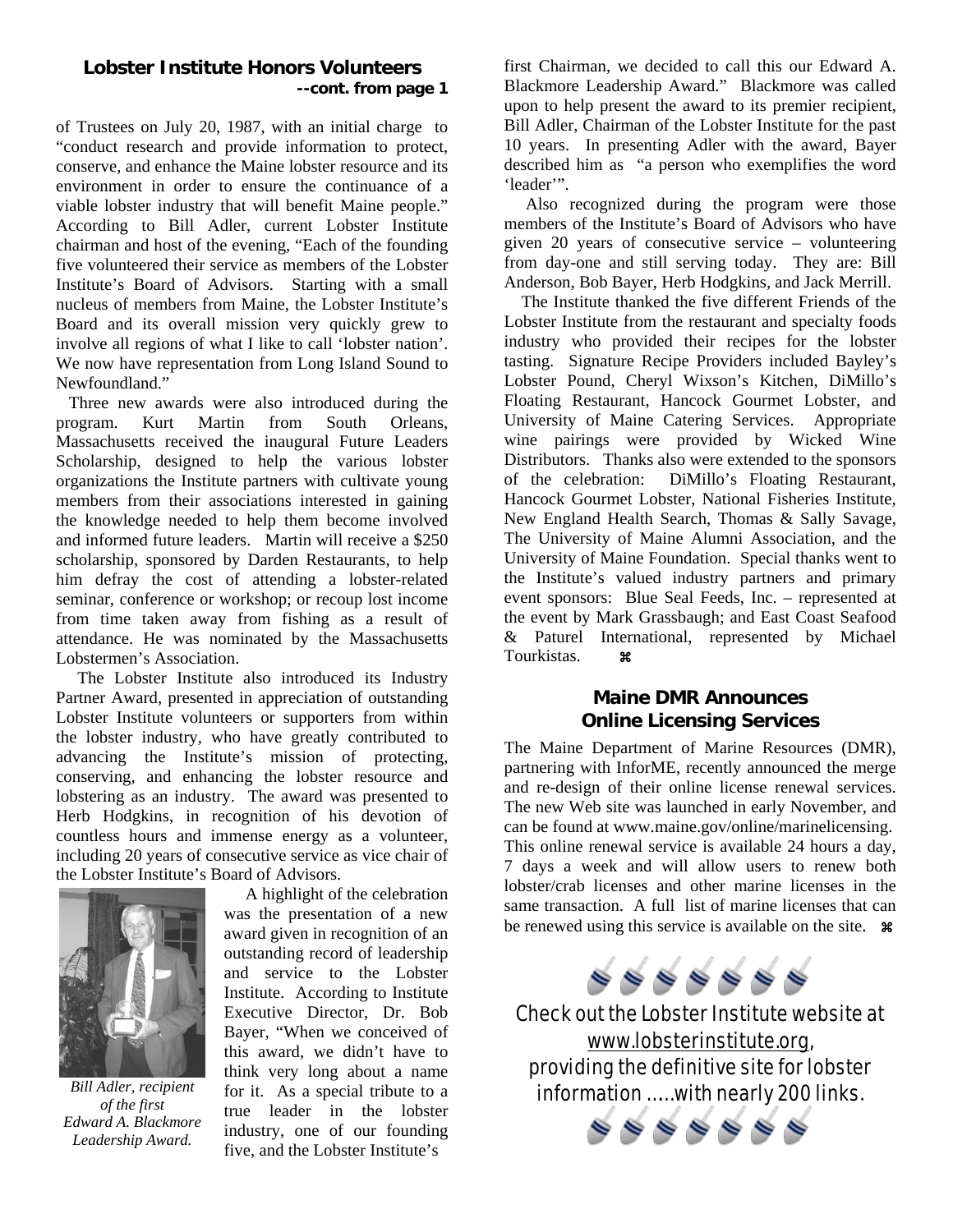

*Readers may contact the Lobster Institute for more detailed information on any of these projects.*

 **New Designs for Juvenile Sampling Trap Studied**  Joe Chalmers, a lobstermen from Southwest Harbor, Maine, first came up with his idea to design a trap to fill a gap in the collection of data concerning juvenile lobster abundance while a student at the University of Maine in the late 1980s. This past year he put his ideas to the test, working with current University of Maine student Bill Fike and the Lobster Institute. Chalmer's concept was to build a trap that would allow sublegal-sized lobsters to enter the trap while excluding legal-sized lobsters that can enter the current ventless traps used in stock assessment research. The theory was that the larger legal-sized lobsters inhibit the smaller lobsters from entering the traps and therefore these smaller sized lobsters are not adequately represented in the data being collected. Additionally, having the ability to base stock size estimates on smaller size lobsters would help individuals estimate future catch.

Several designs were tested, including some with wire heads versus knit heads, varying ring sizes, and a parlor trap versus a single compartment trap. In side-by-side tests using a typical ventless trap as a control, all test designs successfully excluded legalsized lobsters while catching juveniles. The ventless, control trap, caught both legal and sublegal lobsters. During the course of the study, the most effective trap design caught 100 lobsters with a mean size of 55.23 mm, while the ventless trap caught 241 lobsters with a mean carapace length of 69.04 mm. These preliminary findings seem to indicate a specially designed juvenile sampling trap could be an effective tool to help increase the amount of meaningful data for future stock assessment, providing information on a specific age group of lobsters that, at this time, is going unmonitored. Further, including such a trap in a standardized sampling methodology would offer the best results. (Partial funding for this project was provided by the Maine Agricultural & Forest Experiment Station, and the Northeast Consortium.)  $\mathcal{H}$ 



*Sub-legal lobsters caught in the "Chalmers" sampling trap.* 

Celebrating the Lobster Institute's 20<sup>th</sup> Anniversary **Research Highlights in the Fourth Five Years: 2002-2006**



Exploring the use of wood composites to make trap runners.





Lobster Bisque-it dog treats developed with Blue Seal Feeds.

**2005** Recycling options for reclaimed lobster float rope explored.





Magnetic resonance imaging (MRI) of shell-diseased lobsters.

### **2006**

 Lobster health survey begun with the Maine Aquatic Animal Health Lab at UMaine.